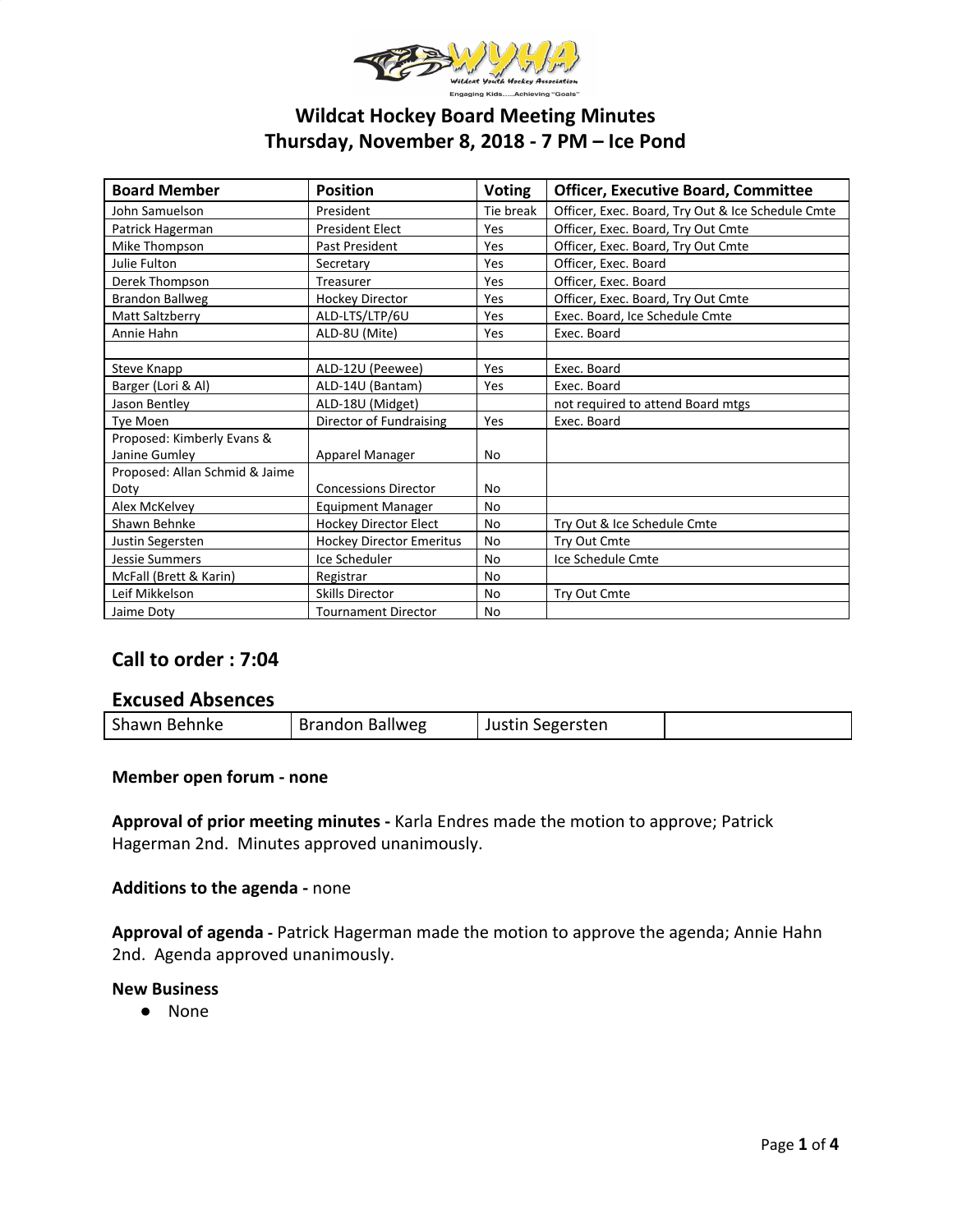

# **Reports By Appointed Board Members**

# **Apparel Manager**

**●** 2nd Apparel order started

# **Director of Concessions**

● Online Vol. accounting working well

## **Equipment Manager**

● nothing to report

## **Ice scheduler -**

- December practices not posted yet; addition ice and practices being added
- Extra practice ice will be published; coaches will sign up using google doc

### **Registrar**

- Sq, PW, Ba, Midget rosters submitted to Region 4 by 11/15
- still need come coach's certifications
	- Karin will send out specifics on what is missing

## **Skills Director**

- Mite Boards will be delivered soon
- Additions
	- Stick Handling for squirts 24 participants
	- DCHOA class 33 participants
	- 3 Family skate 100 participants per session
	- Live Barn approved by Ice Pond
	- Other Ice Pond approvals picture cabinet, trophy shelf

### **Tournament Director**

- Need to list Mite Jam on WAHA website
- Wildcat Classic debrief
	- o next year need a coordinator for food
	- o need to ask for H.S. volunteers
	- o still have t-shirts to sell

# **Reports By Executive Board Members**

### **Treasurer**

● Approval of bills to pay | Financials –income statement & balance sheet - Annie Hahn made the motion to approve and pay WYHA bills; Karla Endres 2nd. Motion approved unanimously

### **President**

- Special thank yous
	- o Jaime Doty extra work with concessions, Wildcat Classic
	- o Leif Mikkleson always above and beyond, outdoor rink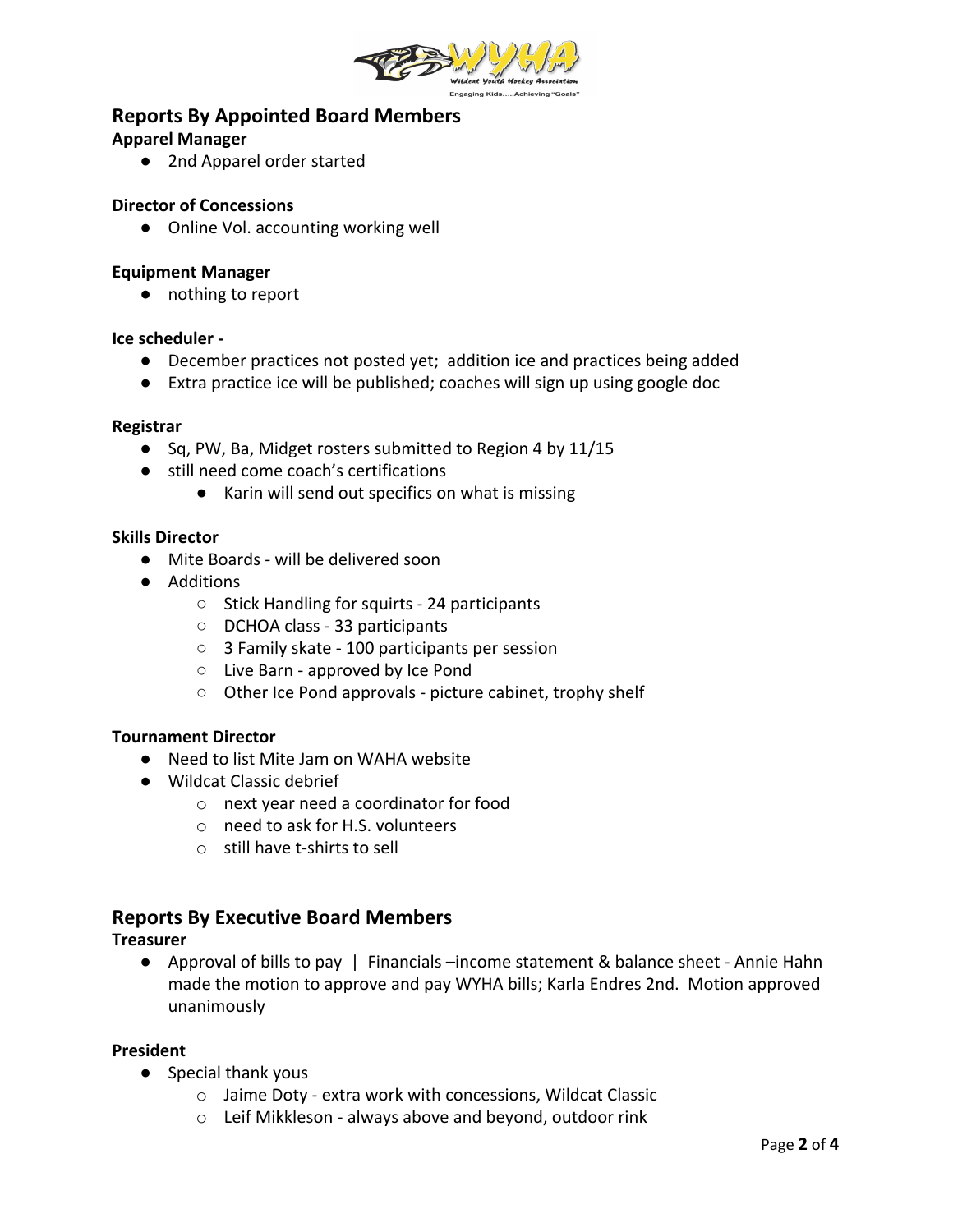

- Mad Caps WYHA night December 15
- Key Dates 11/15/18
	- o enter state tournament bids 2 years out
	- o player rosters due to Region 4
	- o Concussion compliance, safe sport forms turned in

## **LTS/LTP/ 6U (mini mite) ALD**

- 60 LTP and 6U skaters registered
- Not participating in 6U league
- Teams not selected yet
- will participate in SP thanksgiving Jam
- LTP added older age group early Saturday mornings

### **8U (mite) ALD**

- Teams set 1 red, 4 white, 1 blue
- All will participate in West Bend Jam in January
- Bucky Mitey mites 2/8/19
- USHL Caps intermission scrimmage 12/15/18
- Warrior night intermission scrimmage 12/1/18 maybe 1/11/19

**Squirt ALD -** nothing to report **Peewee ALD -** nothing to report **Bantam ALD -** nothing to report

### **Midget ALD**

● Expecting 10 skaters, 1 goalie. Will double roster select bantams as back up for injury or illness

### **Director of Fundraising- Currently vacant position**

- have short-list of candidates; do not need to fill right now
- Wreath sales rapping up
- Sell advertisements on Mite boards
- Golf Outing will have committee oversee vs 1 manager

### **Secretary**

● Need to schedule Mite and Midget pictures

### **Hockey Director -** Absent

● coach training certification needs discussed by registrar

### **President Elect**

- Raffle eliminated starting 2019-2020 season
- THFF dates November 11th and February 23
- Background checks completed good for 2 years
- October Region 4 mtg; Wildcats to present club overview